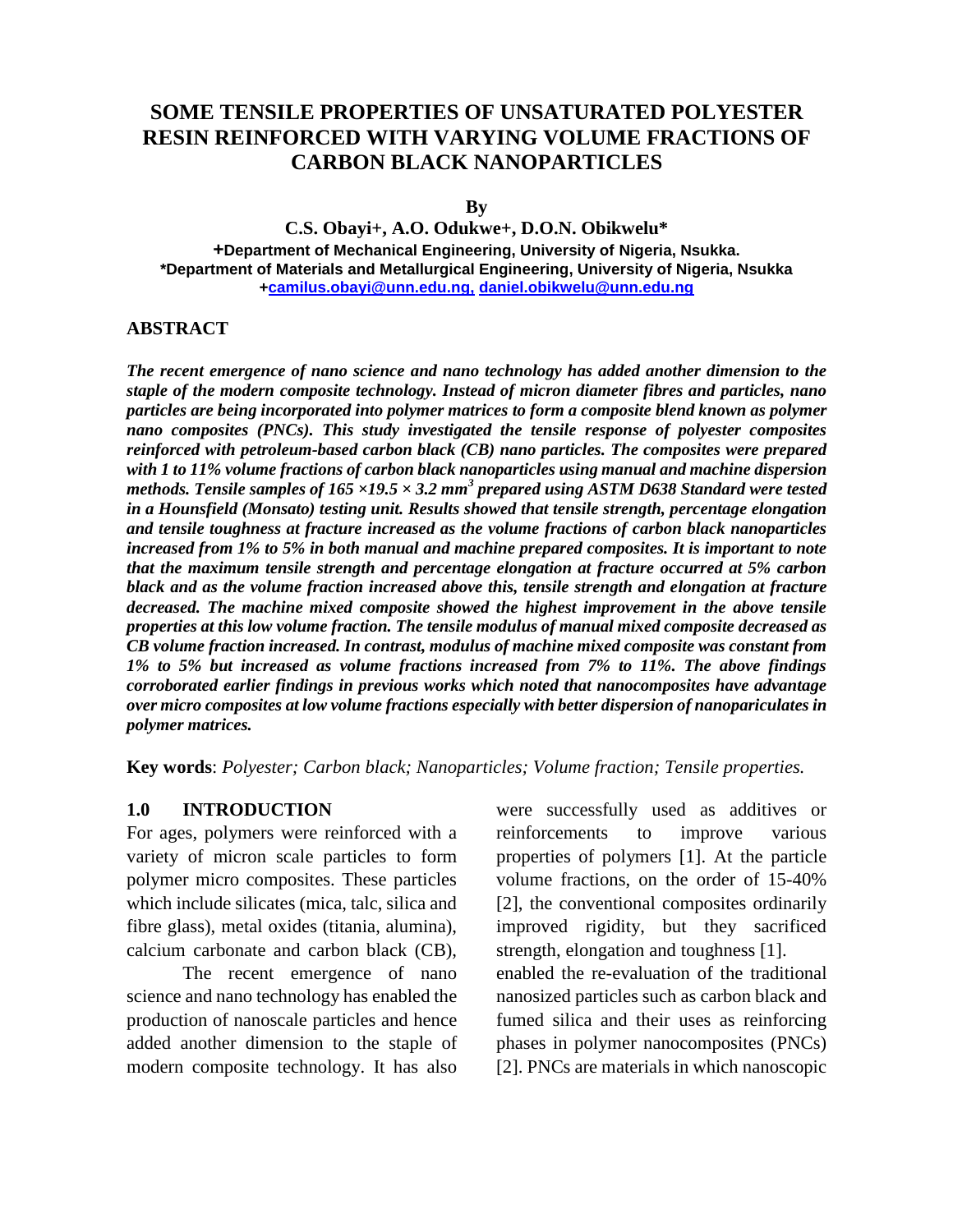particles, typically 1-100 nanometres (nm) in at least one dimension, are dispersed in an organic polymer matrix in order to improve the performance properties of the polymer.

Nanoscale particles or nanoparticles possess extremely small feature size (1-100 nm), high aspect ratio and high surface to volume ratio. As a result they exhibit remarkable physical, chemical, electrical, optical and even thermodynamic properties [3, 4, 5].

The latest technique in harnessing the extra-ordinary behaviour of nanoscale particles is to disperse individual particles completely in the polymer matrices. This configuration optimizes the number of available reinforcing particles and the bonding between the particles and polymer matrix. It also maximizes the amount of particle surface and hence the area available for interaction with the polymer leading to large improvement in physical and mechanical properties. Literature survey shows that these improvements are achieved with less than 10% volume additions of nanoscale particles (typically on the order of 1% to 5% for layered silicates and carbon nanotubes), which is in sharp contrast to conventional polymer fillers [2].

It was observed that complete dispersion was one of the fundamental challenges surrounding the development of PNCs because there were strong cohesive and van der waals interactions at the nanoscale resulting in the tendency of the nanoscale particles to agglomerate [2, 6]. Another important challenging aspect of dispersing nanoparticles in polymers was the characterization of the particles and their state of dispersion in PNCs [6]. Obikwelu [7] noted that these challenges were real but local researchers on Nanotechnology should not be deterred but should explore and benefit from this technological frontier of the  $21<sup>st</sup>$  century.

In recent years, the successful use of nanoscale particles in PNCs enabled new combinations of mechanical, electrical, magnetic, optical, chemical and surface properties and their applications in many industries such as automotive, electronics, packaging, aerospace, information, pharmaceuticals, biomedical, energy, sports goods and personal care. Recent market surveys have estimated global consumption of PNCs at tens of millions of pounds, with a potential annual average growth rate of 24%, to almost 100 million pounds  $(45.4x10<sup>6</sup>$  KG) in 2011, at a value exceeding 500-800 million dollars [2].

Carbon black is essentially elemental carbon in the form of extremely fine particles having a partially amorphous molecular structure. It is classified as aggregated traditional particle with nanoscopic dimension (1-100 nm) and high electrical conductivity but low aspect ratio [2]. Carbon black is among the nanoscale particles produced in commercial (tonne) quantities [4]. Depending on the method of production, average primary particle diameters in several commercially produced carbon blacks range from10-500 nm, while average primary aggregate diameters range from 100-800 nm [8, 9, 10].

Carbon black was one of the long established nanotechnology applications and nanomaterial used to modify the mechanical, electrical and other physical properties of polymers [4, 11]. Freedonia Research Group report [12], showed that carbon black was the dominant nano powder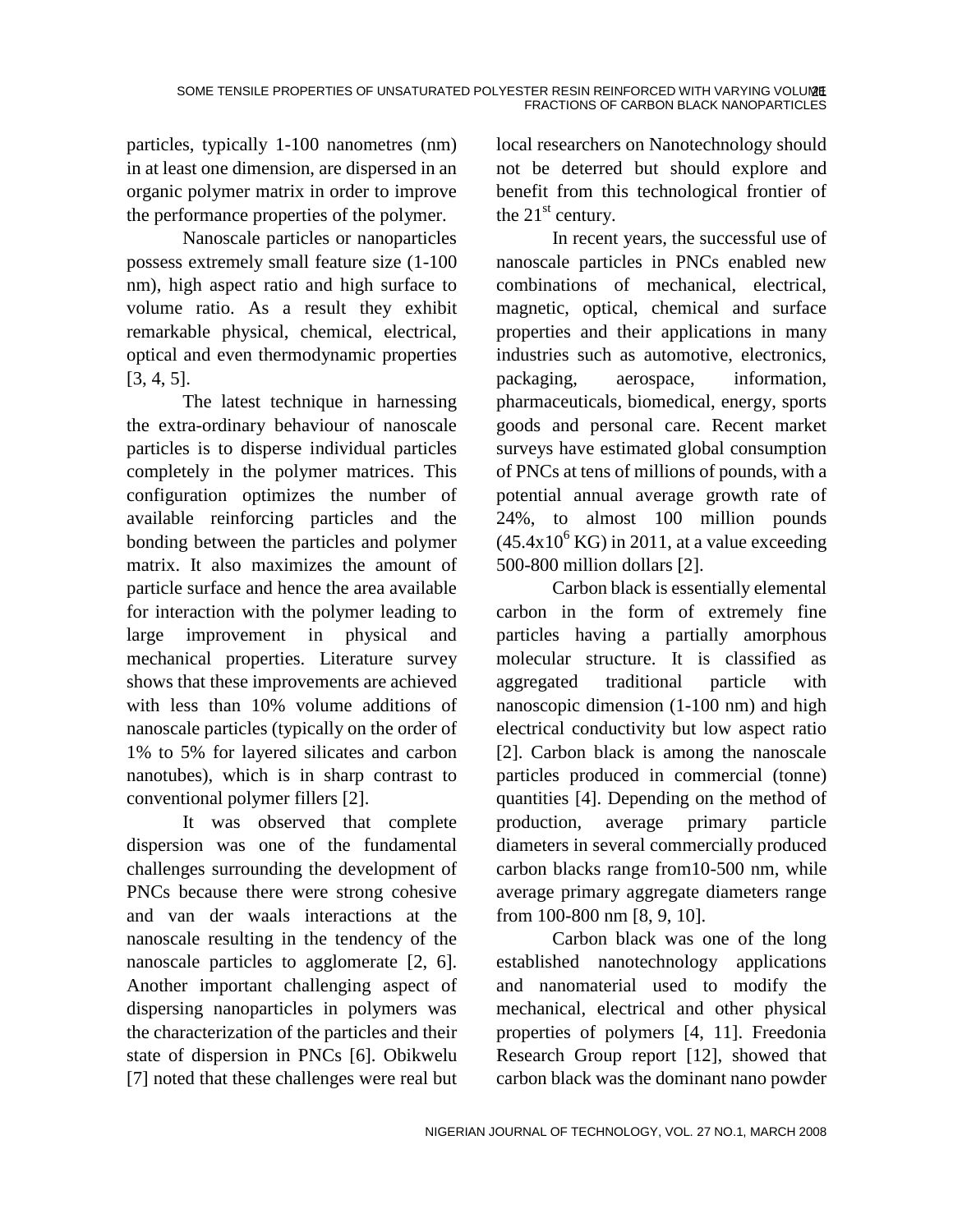and in 2005 alone carbon black constituted the only nanomaterial for conductive applications.

#### **2.0 OBJECTIVE OF THE STUDY**

The objective of this work was to investigate the monotonic tensile properties of carbon black reinforced polyester, especially at low volume fractions of carbon black nanoparticles. This work is an attempt at nanostructure fabrication and to get into the mainstream of the technological frontiers of the  $21<sup>st</sup>$  century.

The carbon black used in this study was obtained from the Carbon Black Plant of Warri Refinery and Petrochemical Company Limited, Warri, Delta State of Nigeria. The carbon black was an already characterized nanoparticle in pellet form and of ASTM N330 grade. Figure 3.1 below shows the electron microgragh of a reinforcing grade carbon black (N330) while figure 3.2 is the same image obtained by numerical simulation [13].

### **3.0MATERIALS AND METHODS**

### **3.1 Materials**



*ig. 3.1: Electron micrograph of a reinforcing grade carbon black (N330) Fig. 3.2: Aggregates obtained by numerical simulation*

The matrix material used in this study was three-component unsaturated polyester resin system purchased from Nycil Nigeria Limited, Ikeja, Nigeria.. It consisted of polyester resin, catalyst [methyl ethyl ketone peroxide (MEKP) - Butanox HBO-50] and accelerator (cobalt), mixed in proportions of 64:2:1 respectively. The mould release agent was petroleum jelly (Vaseline) dissolved in paint thinner (made by Henry Vester Ltd, Lagos, Nigeria).

### **3.2 METHODS**

**3.2.1 Composite Fabrication**

Wooden mould, electric motor and stainless steel impeller blade, James Harris type [14] were used to disperse the carbon black particles and cast the tensile samples. The carbon black was dried in an electric oven at a temperature of  $200^{\circ}$ C for 12 hours in the Solid State Laboratory of the Department of Physics and Astronomy, University of Nigeria, Nsukka. Volume fractions of unsaturated polyester resin, catalyst, accelerator and carbon black were measured out for compounding/mixing. Prior to the measuring out of the volume fractions of the *F*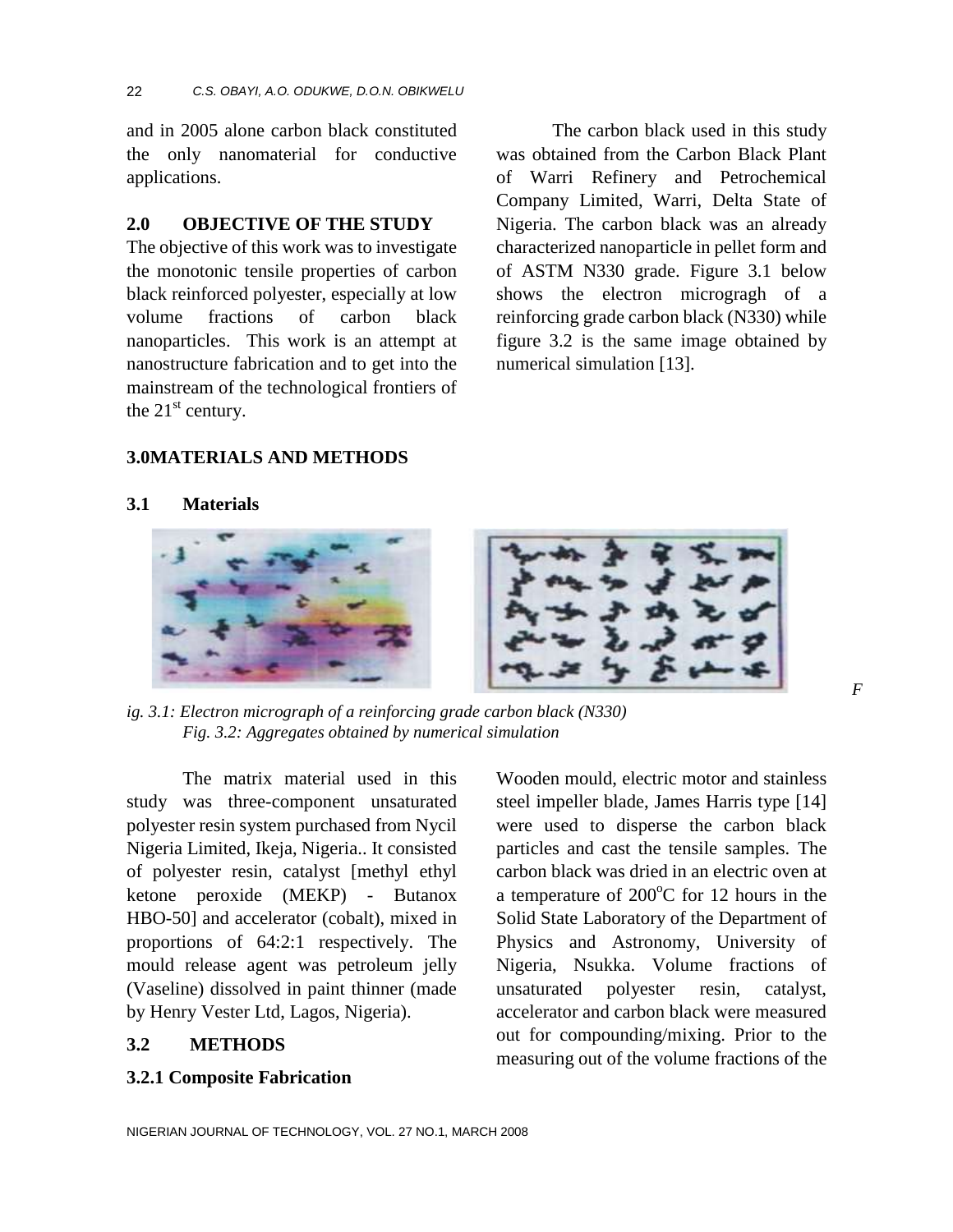constituents, the dried and pelletized carbon black were fractured or de-pelletized using a spatula.

Manual and Machine mixing methods were used for the composite preparation. Prior to mixing, cobalt accelerator was added to the unsaturated polyester resin and the moulds were uniformly rubbed with mould release agent and dried. The composites were prepared with 1, 3, 5, 7, 9, 11% volume fractions of carbon black. Tensile samples were cast with the moulds.

# **3.2.2 Manual Mixing**

Carbon black was added carefully and gradually to the solution of pre-accelerated polyester resin to avoid the loss of carbon black. The composite mixture was stirred and observed to ensure that the carbon black mixed well with the matrix or until a homogeneous mixture was obtained. Measured volume of catalyst (MEKP) was added and stirred for 5 minutes. The mixture was cast in a wooden mould prepared according the ASTM standard D 638 and allowed to cure. The cured composite was later demoulded. The above procedure was followed in preparing the composites at the specified volume fractions of carbon black.

# **3.2.3 Machine Mixing**

The same procedure was followed as in the manual mixing except that the initial mixing of the pre-accelerated polyester resin and carbon black was done with a motorized stirrer. The mixture was stirred at an

impeller speed of 1200 r.p.m for 15 minutes. The impeller speed was less than the speed of 1780 r.p.m used in an earlier work by James Harris [14]. This was followed by addition of measured volume of catalyst and manual stirring of the mixture for 5 minutes, pouring of the mixture into the mould and allowing it to cure. This procedure was repeated for different volume fractions of carbon black.

# **3.3 TENSILE TESTING OF THE COMPOSITE SAMPLES**

The cured polyester- carbon black composites were cut into tensile samples according to the ASTM standard D 638 for further analysis and studies. The tensile test pieces were parallel-sided strips, 165mm long, 19.5mm wide and 3.2mm thick. A minimum of ten samples were tested in each case and the tests were carried out several days after curing. Hounsfield (Monsanto) Tensometer (serial no: 8889) was used in performing the tensile tests.

# **4.0 RESULTS AND DISCUSSION**

## **4.1 RESULTS**

The test values presented below were averages. For each volume fraction, ten samples were tested. Figures 4.1-4.4 show the values and graphs of the tensile strength, tensile modulus, percentage elongation at fracture and tensile toughness of the manual and machine mixed composites versus the carbon black volume fractions.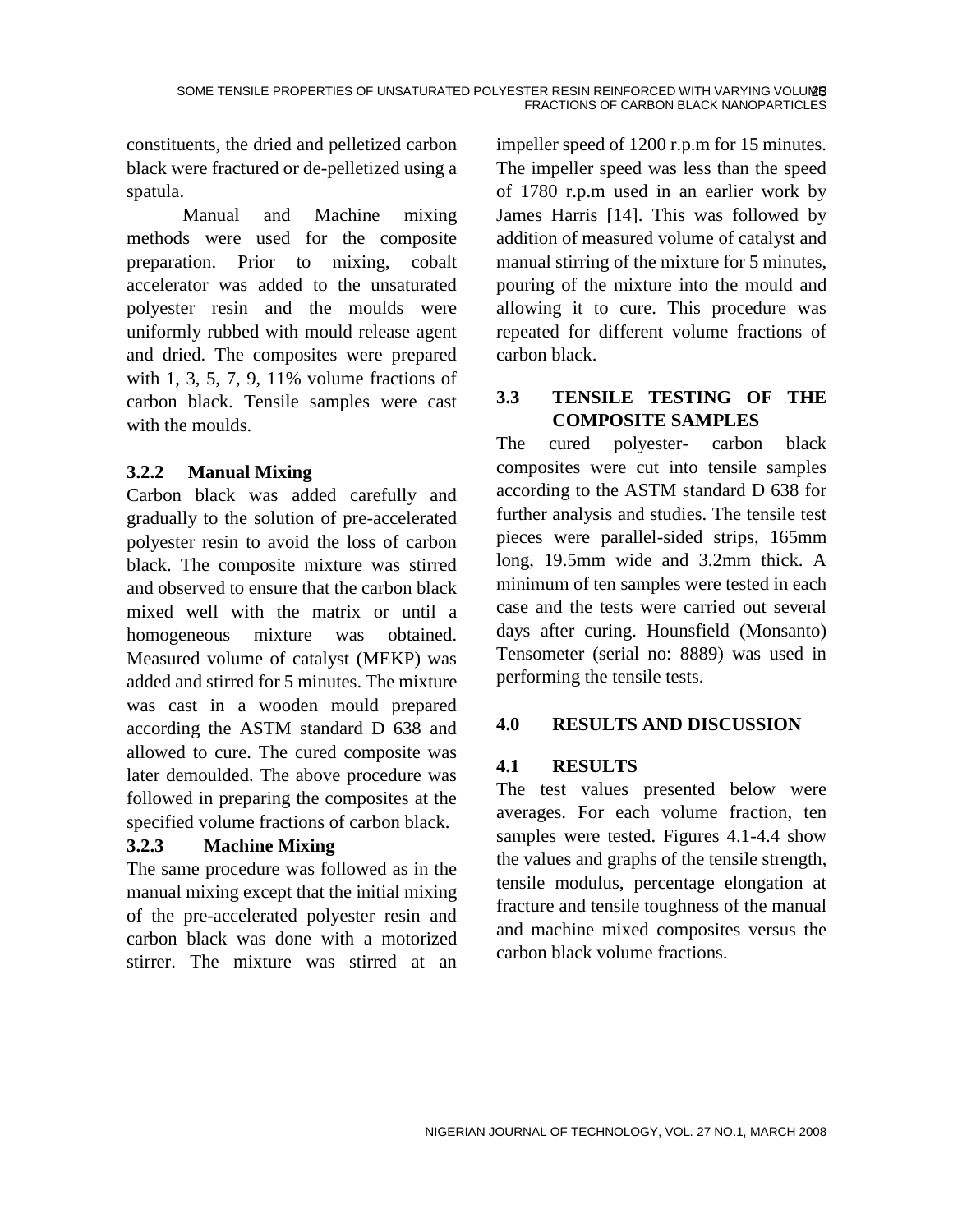

#### **4.2 DISCUSSION**

Figure 4.1 shows the graph of tensile strength of the composites at different volume fractions of carbon black. Results showed that the tensile strength increased as the volume fractions increased from 1 to 5%, but decreased as the volume fraction increased beyond 5%. However, the tensile strength of the cast neat resin was lower compared to the composites at low volume fractions of 1 to 7%. This demonstrated that addition of carbon black nano particles improved the tensile strength of the composites at low volume fraction but degraded/lowered the tensile strength at higher volume fraction. Tensile strength recorded optimum at 5% volume fraction of carbon black for both manual and machine prepared composites. However, the machine prepared composite showed the highest tensile strength of 28.24 MPa compared to 26.43 MPa obtained for manual prepared composite. The tensile strength continued to decrease at higher volume fraction of 15 to 35%. The higher tensile strength at volume fraction range might be attributed to better dispersion of carbon black in the polyester resin matrix, better wettability and interfacial bond. The lower tensile strength of the composites at higher volume fraction could be due to a number of reasons such as weak interfacial bonding at carbon black and polyester matrix interfaces, agglomeration of carbon black particles, process-related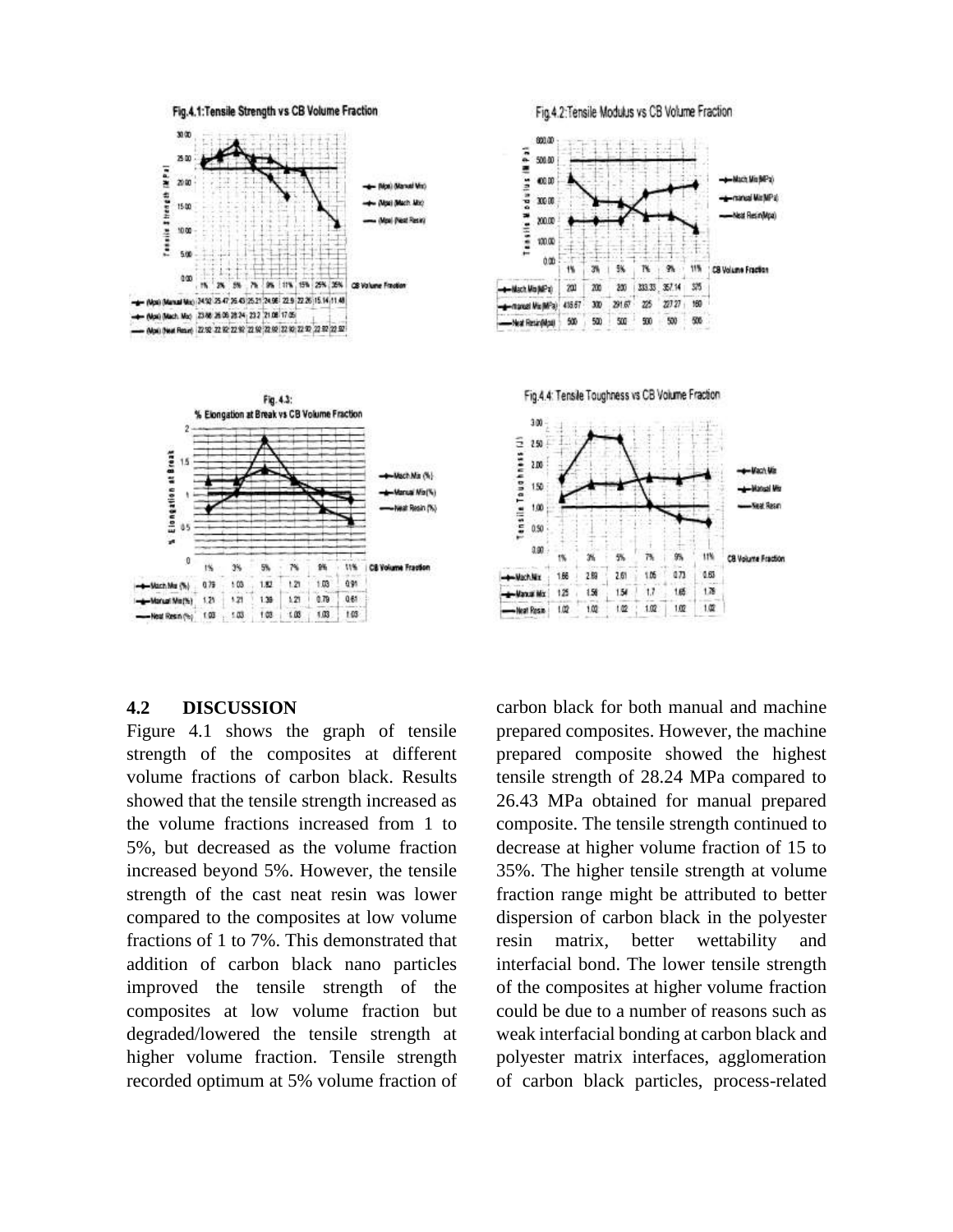defects such as observed porosity [15]. The decrease of tensile properties at higher volume fraction had been observed in previous studies [16, 17, 18, and 19]. Agglomeration and incorporation between particles and matrix were the main factor for the trend. The adsorption of the carbon filler limited wettability in the polyester matrix phase resulting in poor interface adhesion of carbon black particles to the polyester resin matrix and inefficient stress transfer between the particle-matrix interface as load was applied [20, 18, 17]

Figure 4.2 shows the graph of tensile modulus of the composites at different volume fractions. Tensile modulus of manual mixed composite decreased as the filler loading increased from 1-11%. In contrast, the tensile modulus of the machine mixed composite was virtually constant between 1-5% but increased as the filler loading increased from 5-11%. The tensile modulus values for both composites were far below that of the cast resin at this filler range. The highest modulus of machine mixed composite was obtained at 11% filler loading (375 MPa) while that of the manual mixed type was highest at 1% filler loading (416.67MPa). The tensile modulus was mainly influenced by the shape factor (structure) than particle size of carbon black. Essentially spherical aggregates loaded in a polymer would inhibit the elasticity of the polymer to a degree, but when these aggregates had a certain shape factor (long dimension), they acted as if they were short fibres and interfered with the elastic mobility of the polymer in which they were dispersed. The variation in tensile modulus responses of the manual and machine mixed composites might be attributed to the extent

of dispersion of carbon black particles in the matrix phase.

Figure 4.3 shows the plot of percentage elongation at fracture of the composites versus the volume fraction. The values of elongation at fracture of both composites generally increased as the volume fraction increased from 1 to 5% compared to elongation at fracture of the cast resin (1.03%). However, elongation at fracture of both composites peaked at 5% volume fraction and decreased as the volume fraction increased beyond 5%. The machine mixed composite exhibited a more significant increase in elongation at fracture (1.82%) at this peak than that of the manual mixed composite (1.39%). The high improvement of the composites' elongation can be attributed to the effect of adhesion between the fillers and polyester matrix at this low volume fraction range [16] and better dispersion especially for the machine mixed composite [6].

A plot of tensile toughness versus filler loading is shown in figure 4.4. Machine mixed composite showed higher toughness than the manual mixed composite. The highest toughness value of 2.69 J for the machine mixed composite was recorded at 3% volume fraction while the highest for manual mixed composite was 1.78 J at 11% volume fraction. The machine mixed composite was tougher than the cast neat resin from 1 to 7% and fell below that of the cast neat resin between 9 and 11% volume fraction. Manual mixed composite proved tougher than cast neat resin from 1 to 11% volume fraction.

Since toughness is a measure of energy needed to deform a material to failure, the result demonstrated that higher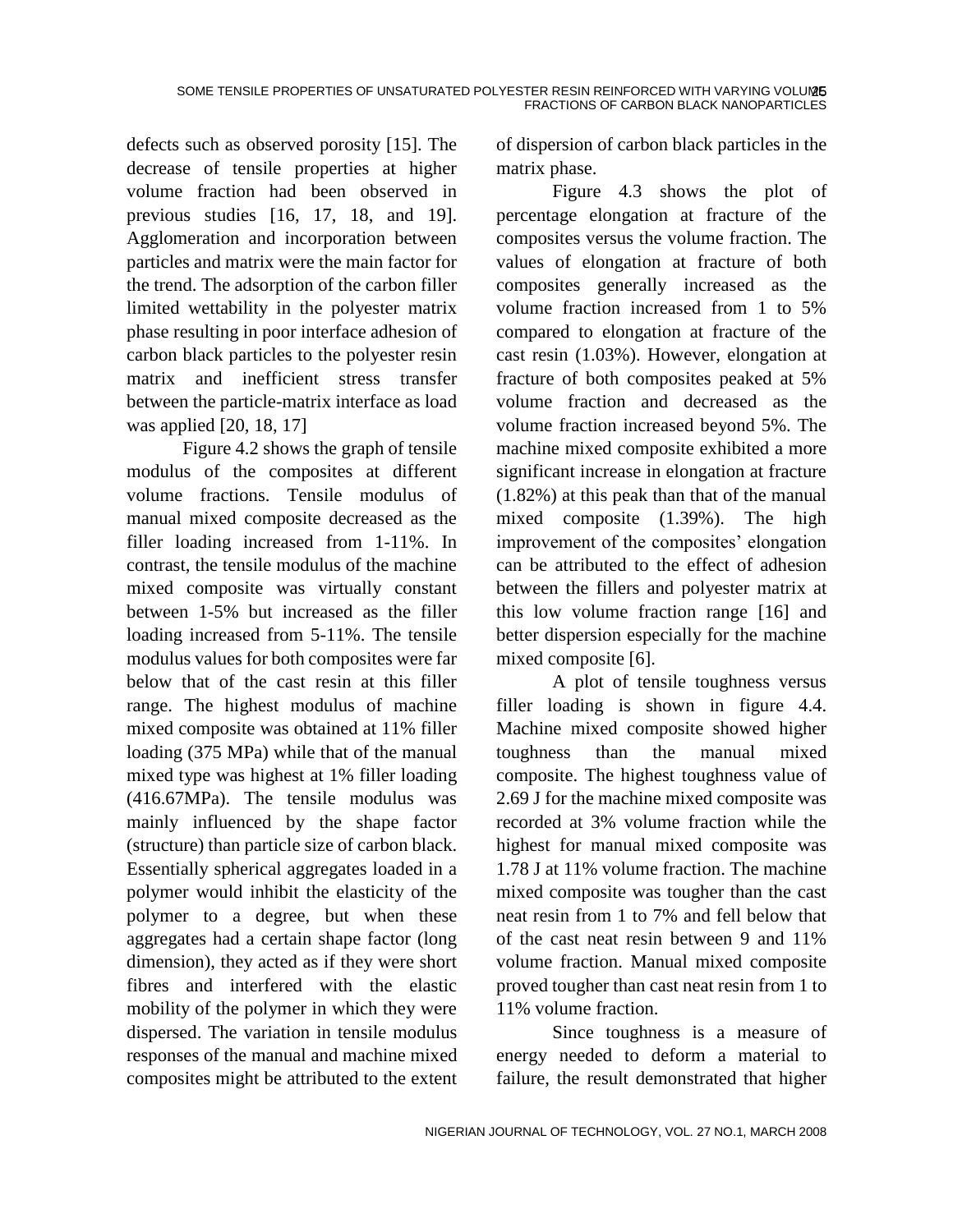energy was required to break samples of the machine mixed composite from 1 to 5% volume fraction while lesser energy was needed to break the manual mixed samples from 1 to 11% volume fraction. This behaviour could be attributed to the mixing methods. An earlier study by Francoise, et al [13] indicated that physical properties of carbon black filled composite, even composites apparently consisting of similar matrices and similar carbon black might behave differently when prepared by different mixing methods.

### **5.0 CONCLUSION**

The results of the study showed that tensile strength, percentage elongation and tensile toughness at fracture increased as the carbon black volume fraction increased at the low particle volume range (1 to 5%) for both manual and machine prepared polyester resin/carbon black composites above that of the cast neat resin. Machine mixed composite showed the highest improvement in the above tensile properties at the low filler range (1-5%). It is important to note that the maximum tensile strength and percentage elongation at break occurred at 5% filler loading and as filler loading increased both tensile properties decreased. Tensile modulus of the manual mixed composite decreased as the filler loading increased. In contrast, the tensile modulus of the machine mixed composite was constant from 1-5% filler loading but increased as the filler loading from 7-11%.

### **REFERENCES**

1. Tony Nguyen. "Clay Loading and Dispersion Effects on the

Rheological Properties of Unsaturated Polymer Nanocomposites". Journal of Undergraduate Research, Vol.5, Issue 3, 2003.

- 2. Karen I. Winey, Richard A. Vaia. "Polymer Nanocomposites." Materials Research Society Journal, 32(4), pp.314-319, 2007.
- 3. Steven A. Edwards. "Nanotech Pioneers: Where are they Taking Us." John Wiley and Sons Ltd, Weinheim, pp.1-14, 2006.
- 4. Pritchard, D.K., Dr.R.K.Wharton. "Literature Review-Explosion Hazards Associated with Nanopowders." Health and Safety Laboratory, Vol.12, pp.1-17, 2004.
- 5. Jaebem Lee, Nicholas A. Kotov. "Thermometer Design at the Nanoscale." Nanotoday Journal, 2(1), 2007.
- 6. Ramanan Krishnamoorti. "Strategies for Dispersing Nanoparticles in Polymers." Materials Research Society Journal, 32(4), pp.314-347, 2007.
- 7. D.O.N. Obikwelu. "The Story of Nanoscience and Nanotechnology and Nanostudies at the University of Nigeria". Presented at the US/Africa International Workshop on Nanotechnology and Nanosciences Education at University of Nigeria, Nsukka, April, 20-23, 2008.
- 8. International Agency for Research on Cancer (IARC). "Summary and Evaluation- Carbon Black." Vol.65, p.149, 1996.